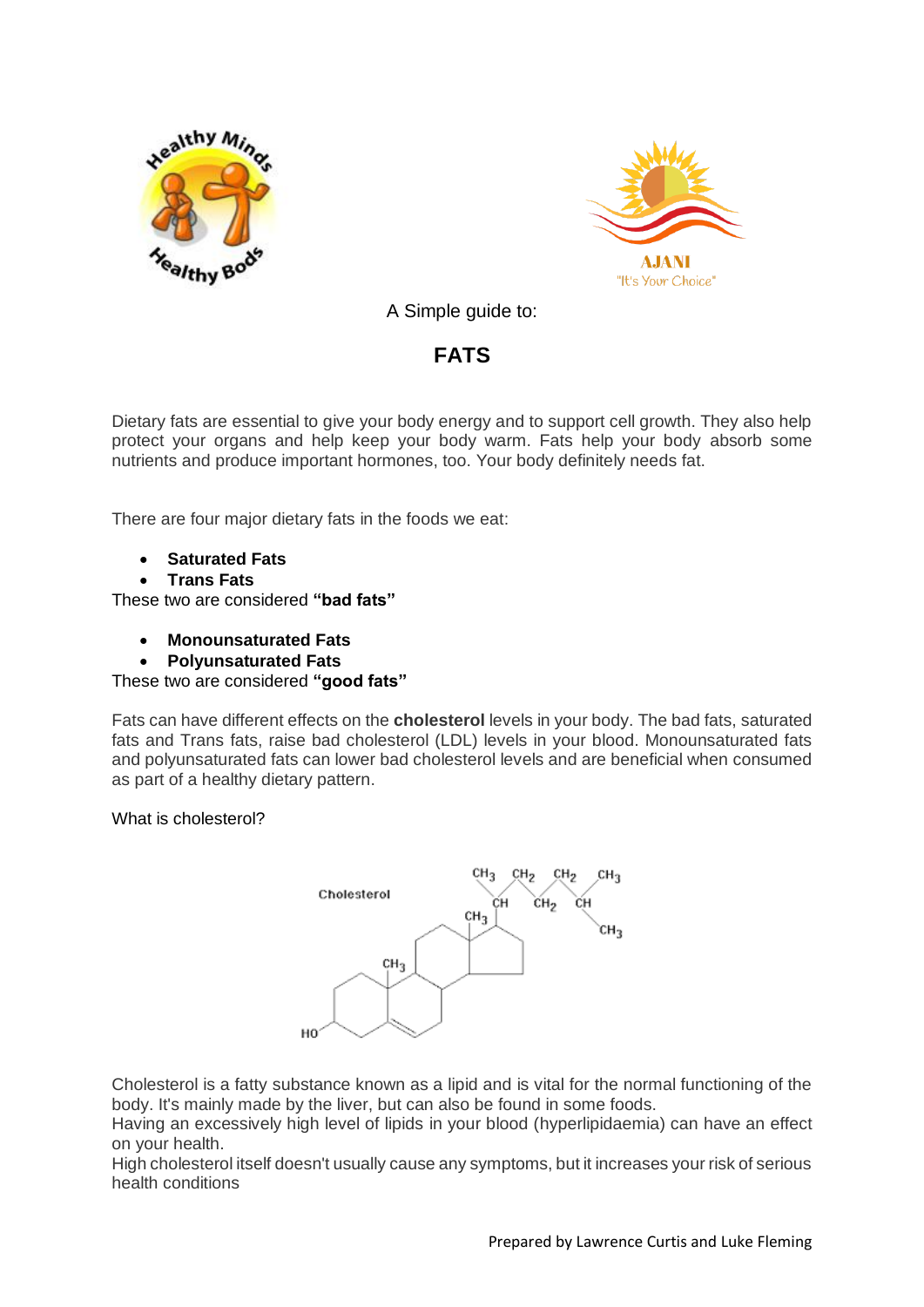### Back to fats!!!

Saturated Fat



The "saturated" in "saturated fats" refers to the fact that these fats are saturated with hydrogen and carbon atoms. They contain these atoms in as many places as possible; hence they are "saturated."

Which foods contain saturated fat?

Foods that are high in saturated fat include:

- butter, lard and ghee (oil made from butter)
- fatty meats and meat products, such as sausages and pies
- full-fat milk
- cream, sour cream, crème fraîche and ice cream
- cheese, particularly hard cheese
- some savoury snacks, such as pork scratchings
- coconut oil, coconut cream and palm oil
- biscuits, cakes and pastries
- chocolates and some sweets

Yes – most of the above are nice. And nobody should stop eating cake, we say. But it is important to realise that you need to cut down on foods with saturated fat, as this will eventually have a detrimental effect on your body.

Trans Fats



Why does it have to be the tasty items?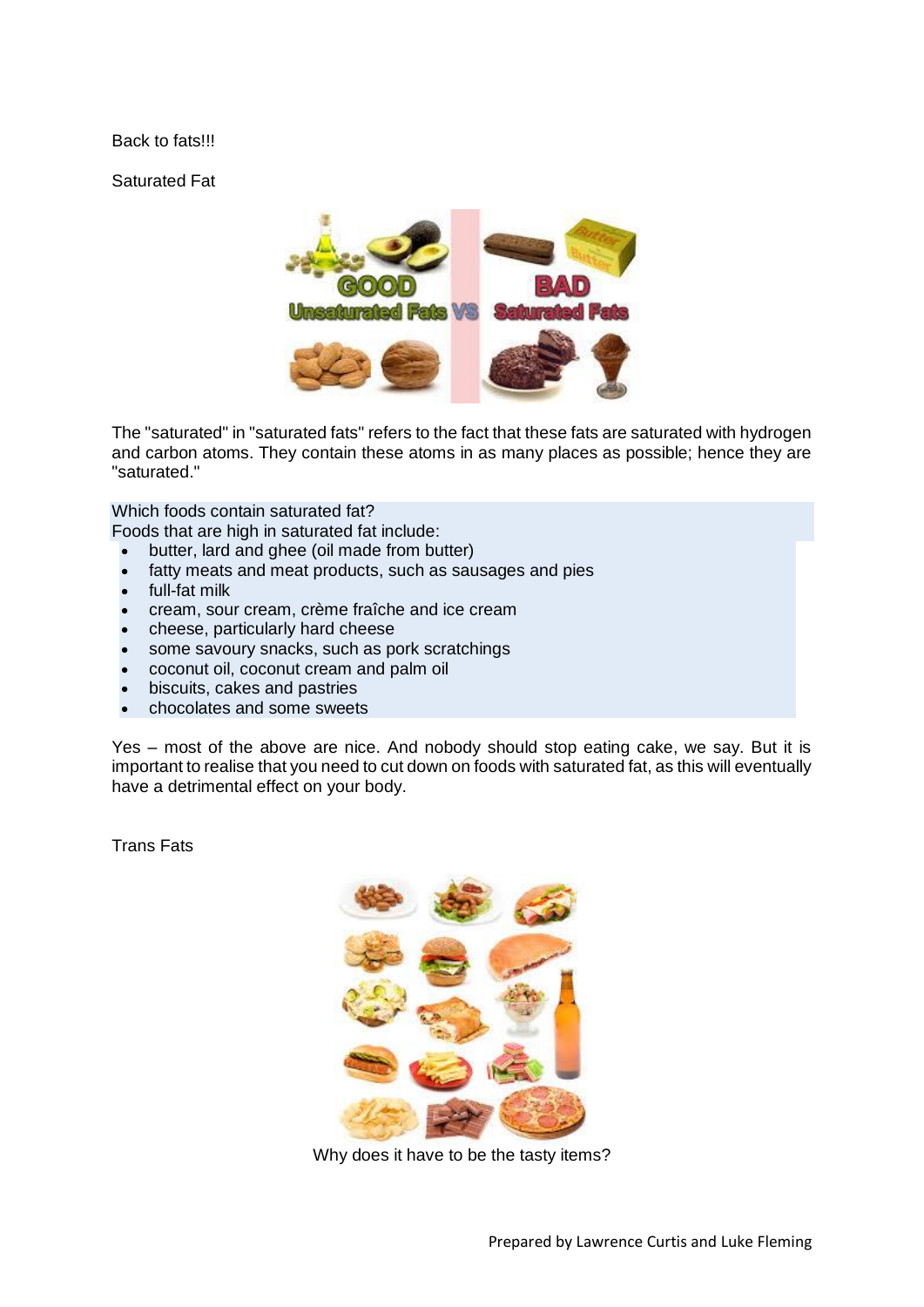Trans fats, also known as Trans fatty acids or TFA, are a type of fat found in small amounts in a wide variety of foods. They are considered a 'bad' fat because, like saturated fats, they can [increase levels of LDL-cholesterol](http://www.nhs.uk/Livewell/Healthyhearts/Pages/Cholesterol.aspx) in the blood. Trans fats can also decrease the level of 'good' [HDL cholesterol,](http://www.floraproactiv.co.uk/article/detail/1053823/what-is-hdl-cholesterol-levels) and may increase the level of triglycerides, another type of fat in the blood.

- Trans fats occur naturally in small amounts in dairy and meat products, such as cheese, milk, cream, lamb, pork and beef.
- There are also industrial trans fats, which can be produced through a process called 'partial hydrogenation'. Partial hydrogenation solidifies and partially hardens vegetable oil, a process that food manufacturers find useful in the production of fried foods as well as baked foods, like biscuits, pies, and cakes. Heating vegetable oils to a very high temperature (such as in a deep fat fryer) can also produce trans fats, which is why takeaway foods, doughnuts, and a number of fried sweet foods are occasionally culprits as well

It is very difficult to avoid saturated and Trans fats, but it is important to remember that in excess they will damage you long term. Limit the amounts you have.

But there are good fats – "unsaturated fats" – come in mono and poly.



Unsaturated fats are an important part of a healthy diet. These fats help reduce the risk of heart disease and lower cholesterol levels (among other health benefits) when they replace saturated fats in the diet.

There are two main types of unsaturated fats:

#### **Polyunsaturated fats:**

- omega-3 fats which are found in fish, especially oily fish
- omega-6 fats which are found in some oils such as safflower and soybean oil, along with some nuts, including Brazil nuts.
- omega-9 fats, also found in some oils

#### **Monounsaturated fats:**

found in olive and canola oil, avocados and some nuts, such as cashews and almonds